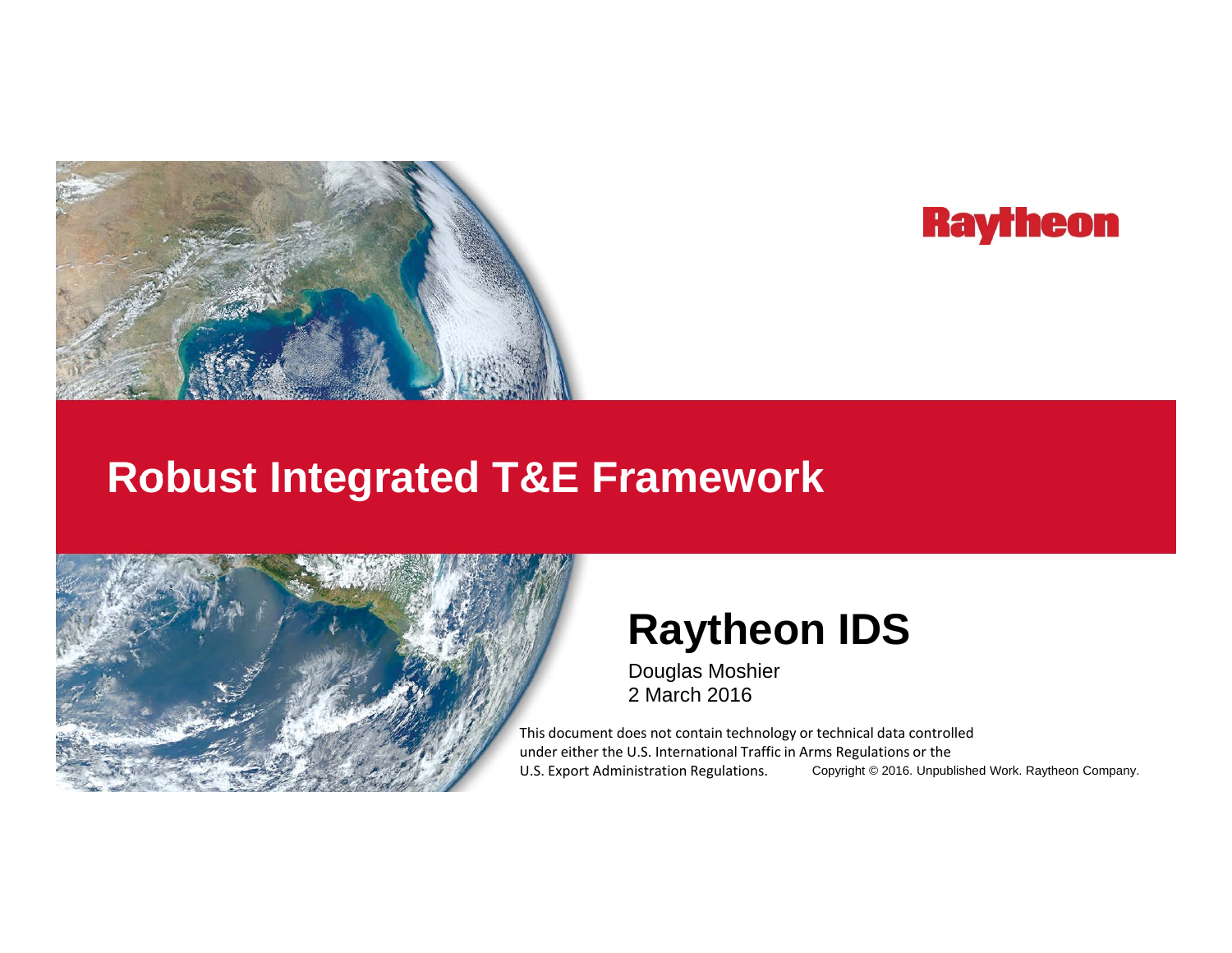## **Overview**

**Raytheon Integrated Defense Systems** 

- Test & Evaluation Climate
- T&E Framework
- **Example Communicating through the Framework**
- A Holistic Point of View
- **Summary**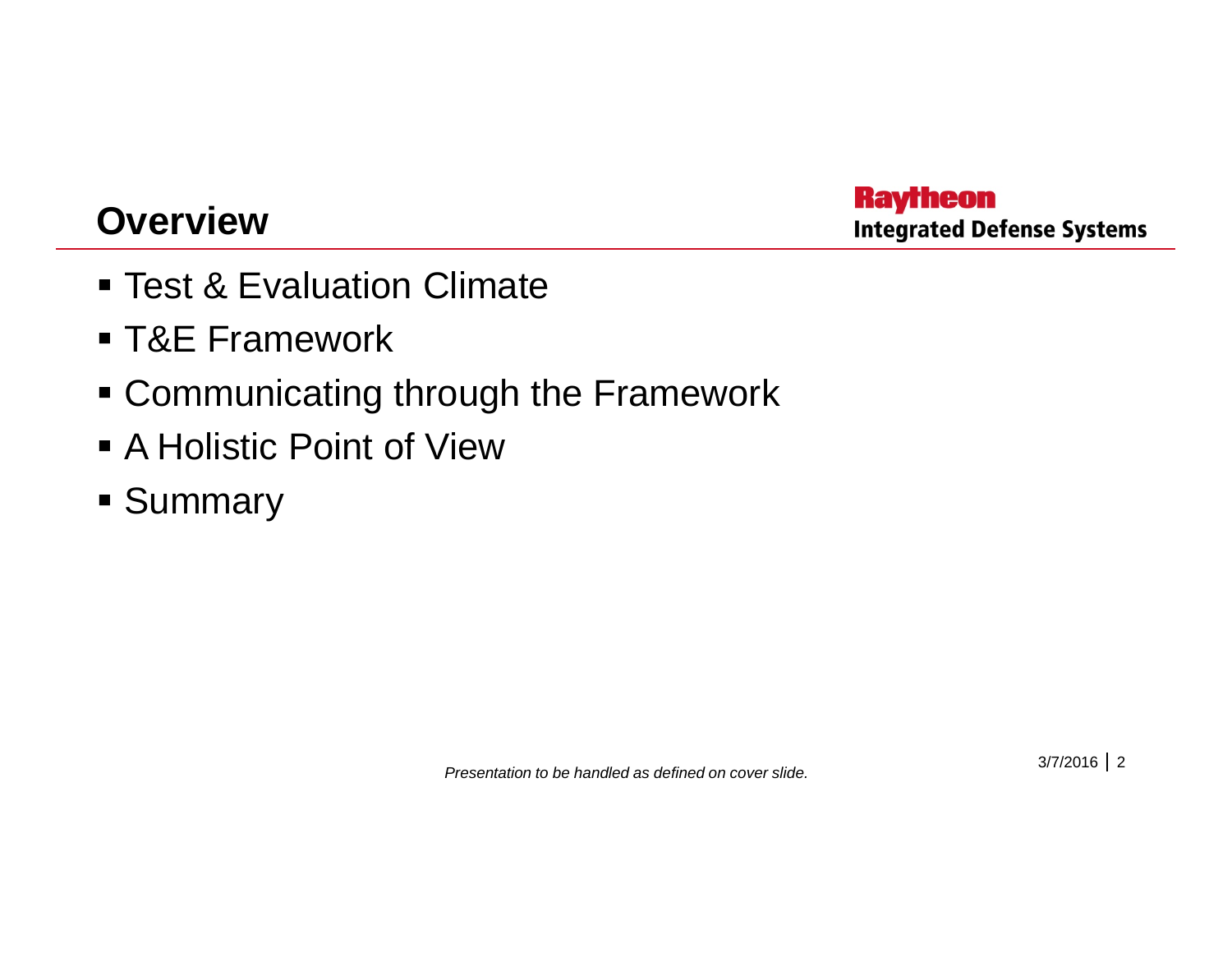# **Test & Evaluation Climate is Changing**

- $\mathbf{r}$  . In todays challenging budget environment while system complexity is increasing the T&E community is faced with:
	- – Need to find defects early in the development process with shorter release cycle times
		- Defects found later can result in significant costs to the program if found during system level testing or later
	- –– Fewer opportunities for performing live testing and the set of the set of the set of the set of the set of the set of the set of the set of the set of the set of the set of the set of the set of the set of the set of th
		- Conducted events must have a high probability of success (provide data required)
		- Greater need for multiple levels of Modeling and Simulation (M&S) environments
	- – Verification and Validation of M&S more important
		- Specific Intended Uses must be defined early in program
		- $\mathbf{r}$ Verification & Validation evidence needs to be generated incrementally
		- Accurate understanding of capabilities and limitation of M&S needs to be communicated
- Г Comprehensive Characterization of System Envelope Required
	- –Invest in collection & analysis of data from all viable program venues
	- –M&S needs to be leveraged through out System Engineering program
- Г Benefits of Test Optimization needs to be applied across the board
	- – Need to look at how to get biggest benefit out of each stage of integration and testing
		- Understand how information from lower level activities support top level objects
		- $\blacksquare$ Understand what activities provide the greatest understanding

#### Holistic T&E Approach -> Comprehensive Understanding of System

*Presentation to be handled as defined on cover slide.*



**Integrated Defense Systems** 

**Raytheon**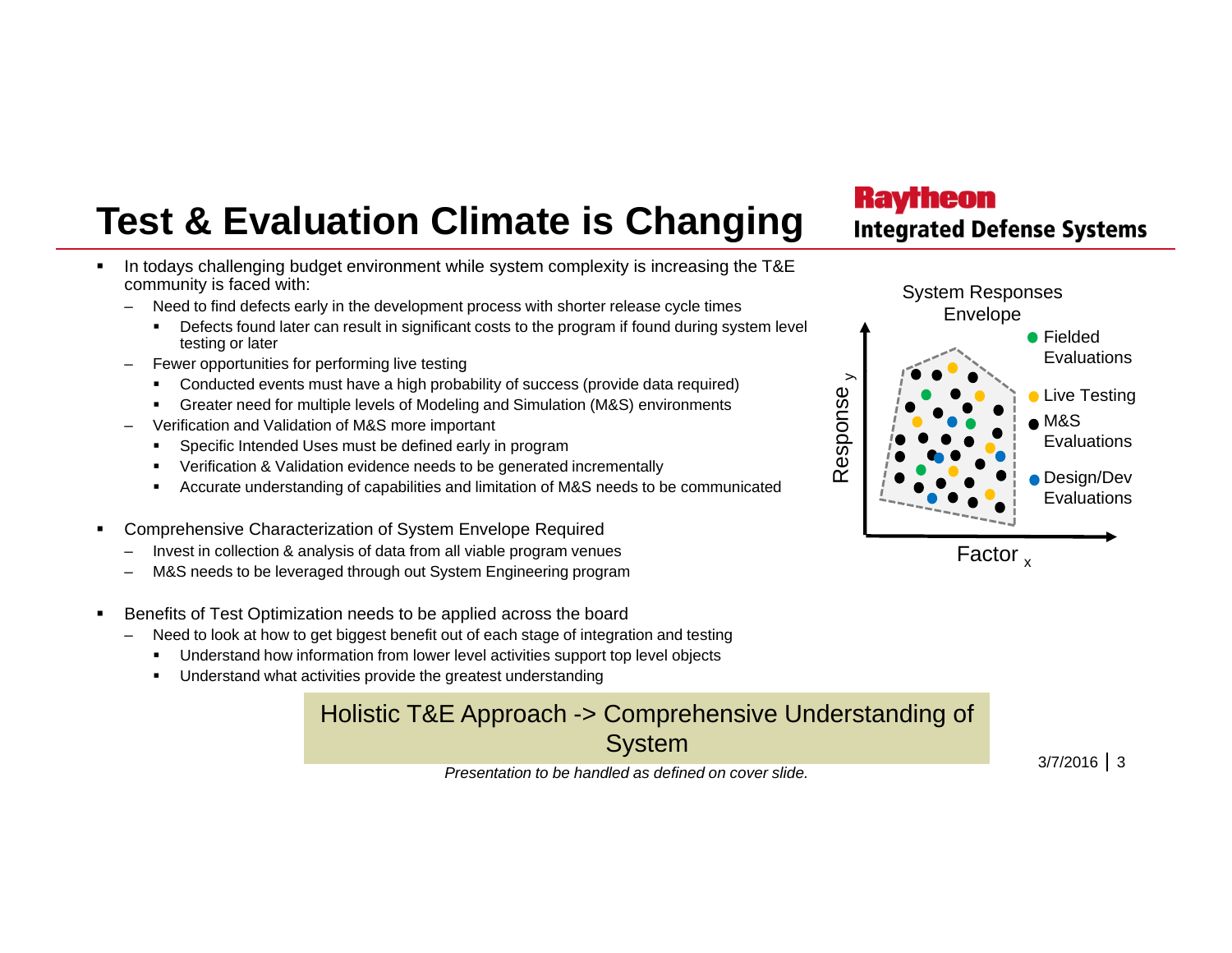#### **Application of Statically Test Optimization to T&E Raytheon FrameworkIntegrated Defense Systems**



*\* Test Cases Generated with rdExpert*

*Presentation to be handled as defined on cover slide.*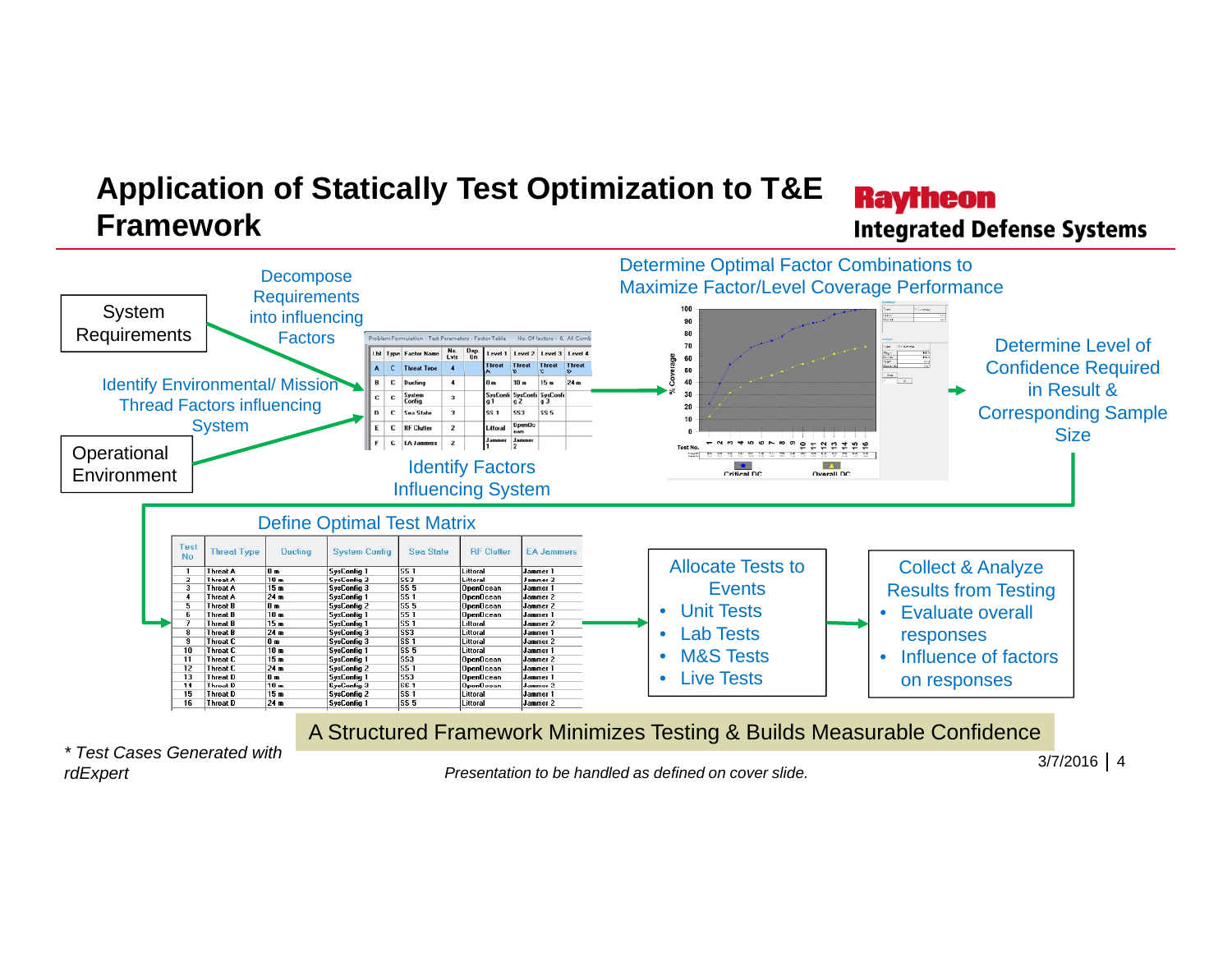### **Importance of Selecting Factors & Communication**

#### **Raytheon Integrated Defense Systems**

- The importance of selecting factors and corresponding levels can not be overstated
	- Must Leverage SMEs in determining correct factors
	- May need to perform screening experiments to determine driving factors
	- Need to fully understand the factors that drive the requirements being evaluated
	- Must understand the range of environments in which system will be employed
- $\blacksquare$  Documenting factor design space provides powerful mechanism for engaging customer and stakeholder community
	- Vehicle for communicating and achieving agreement on what influences the design
	- Helps to scope the number of tests/event required to build confidence in the system
	- Helps to quantitatively negotiate the level of evaluation required
	- Used to allocate evaluations to the appropriate T&E venues
- Experiences in development of integrated developmental & operational testing
	- $-$  Developers teamed with government T&E Stakeholders to identify & refine required factors
	- Employed SMEs in areas such as combat system, radars, threats, and general live testing
	- Members focused on identifying factors supporting a diverse set of objectives achieved through a minimal number of test venues
	- T&E community takes perspective of "how the system is expected to be employed" to determine importance of factors.

A Fully Engaged Team Plays Key Role in Defining Factors Driving Scenarios

 $3/7/2016$  5

*Presentation to be handled as defined on cover slide.*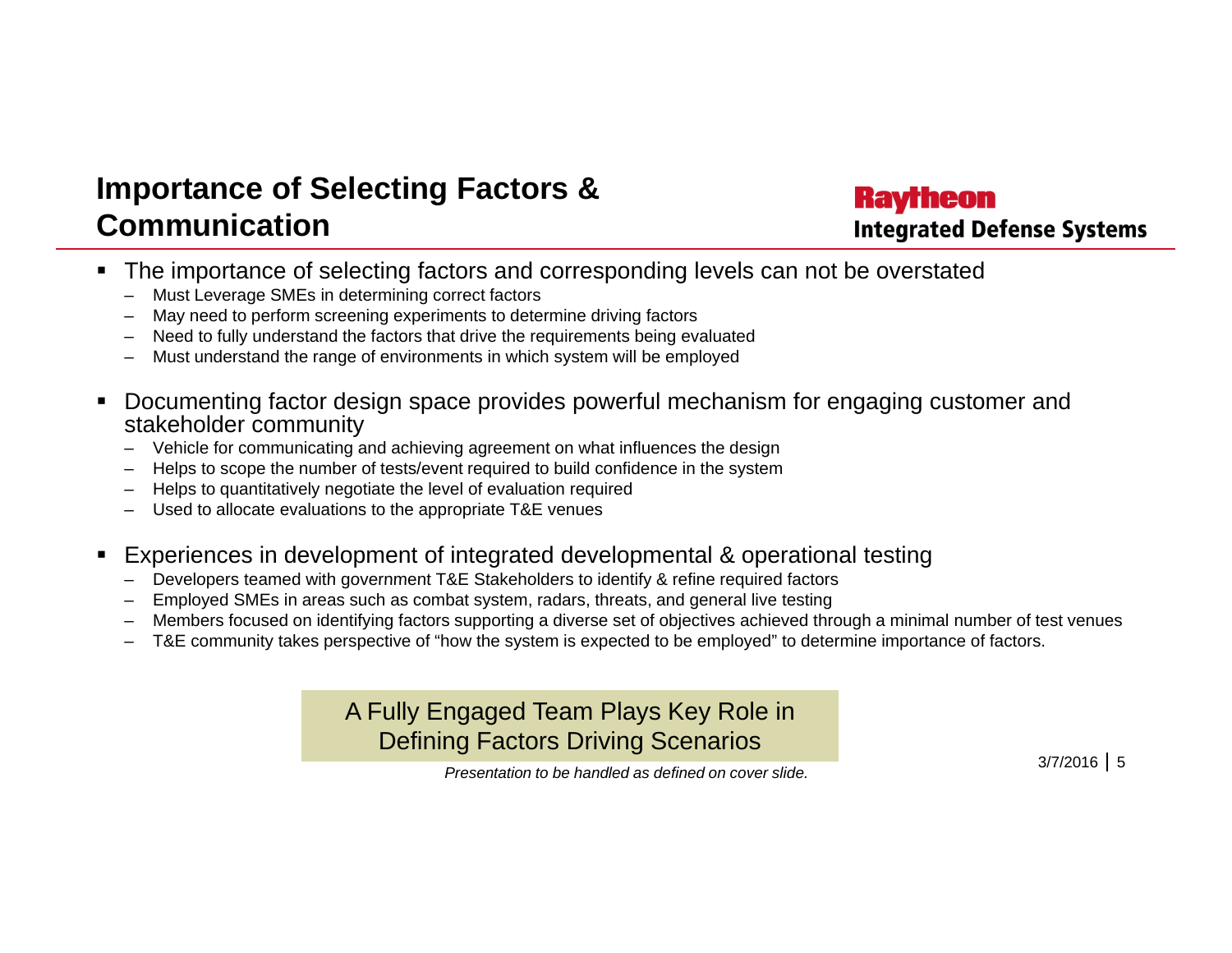# **Using Coverage Charts to Communicate Integrated Defense Systems**



- •Quantitatively Communicate Amount of System Evaluated
- •Communicate the Test Cases Providing Largest Coverage of the System

*Presentation to be handled as defined on cover slide.*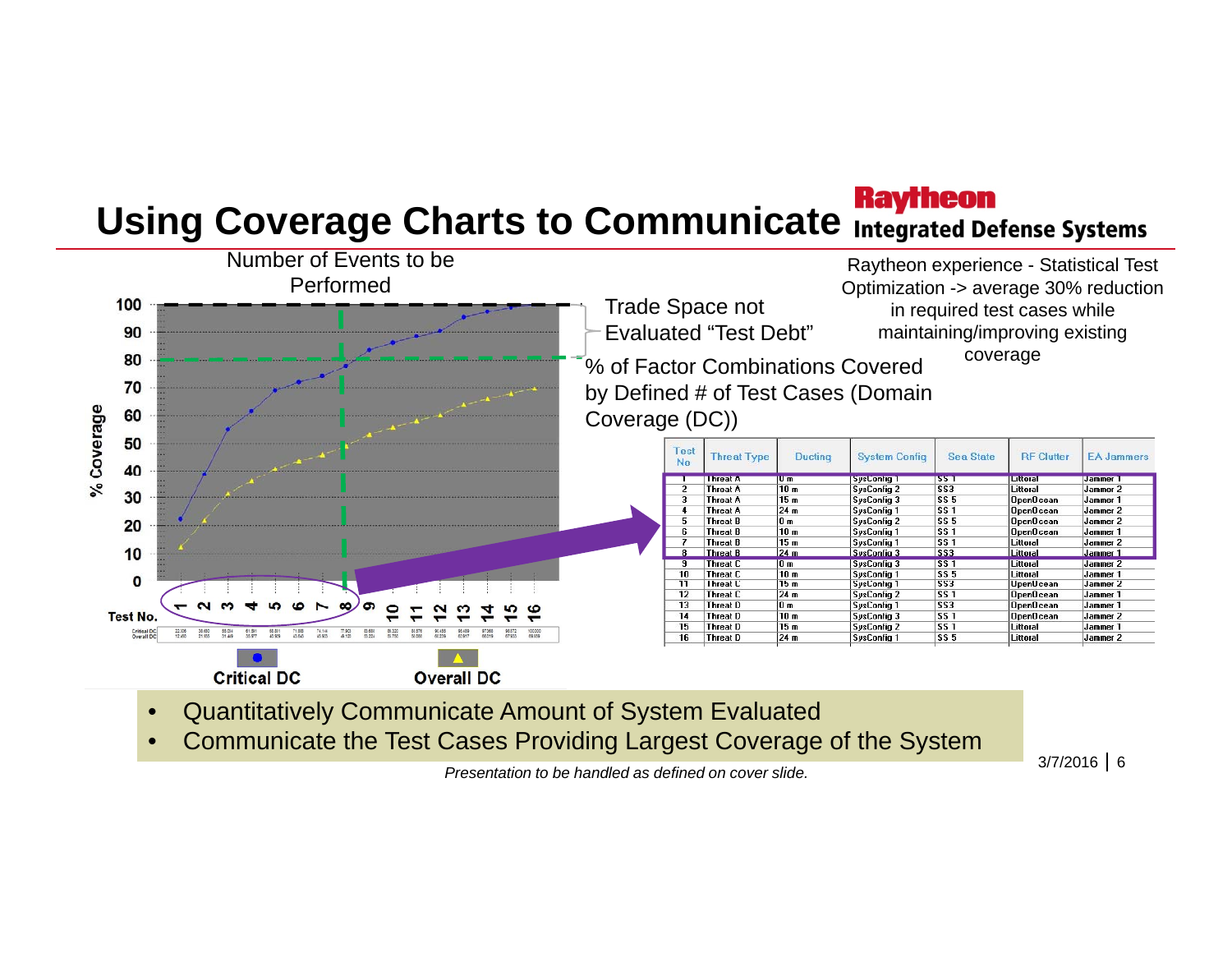# **Creating Holistic T&E Approach**

**Raytheon Integrated Defense Systems** 

- A Holistic approach does not just look at T&E at a single phase of a program but looks at how all phases work together to characterize the capabilities of the system
	- Understand how results from low level events can support greater understanding of the capabilities of the element and overall system
	- –Understand how leveraging results from early evaluations (e.g. unit testing) can provide earlier resolution of critical defects
- ■ Holistic approach looks at new element functionality and the factors that influence, to determine what T&E is required
	- Team based approach brings together all aspects of System Engineering to determine appropriate factors and T&E venues
	- Teams determine the proper levels and variations for each factor to accurately stimulate needed responses
	- –Teams look at all T&E venues to improve understanding of system (e.g. Lab Testing, M&S, Developmental Testing, Operational Testing)
- Г The impact of the new functionality on the overall system is then reviewed to determine its impact on the system level factors and what from the lower level testing can be leveraged.
- All data from evaluations and assessments are shared with the team to form an integrated picture of the system and assess progress through out the programs evolution
	- Evaluating results from lower level testing in the context of the overall system helps to improve the understanding of the capabilities and limitations of the system incrementally
	- Output from one phase is the input of the next phase of testing
	- Requires a data repository for test data that can be leveraged and added to throughout the evolution of the program

A Holistic Approach to T&E Provides

- 1. Increased Understanding of System Capabilities & Limitations
- 2. Earlier Resolution of Costly Defects

*Presentation to be handled as defined on cover slide.*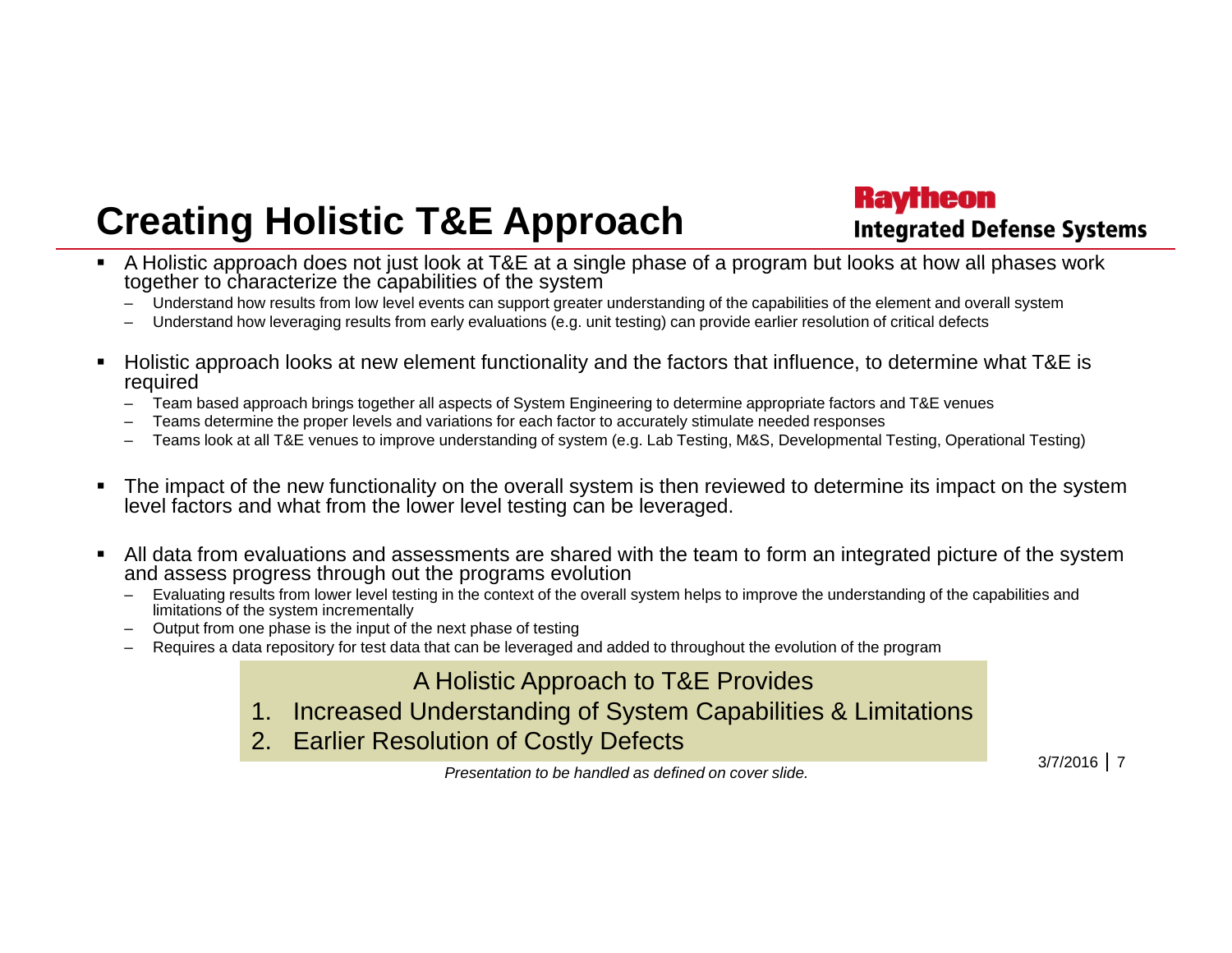### **Understanding Through Compounding Evaluation**

#### **Raytheon Integrated Defense Systems**

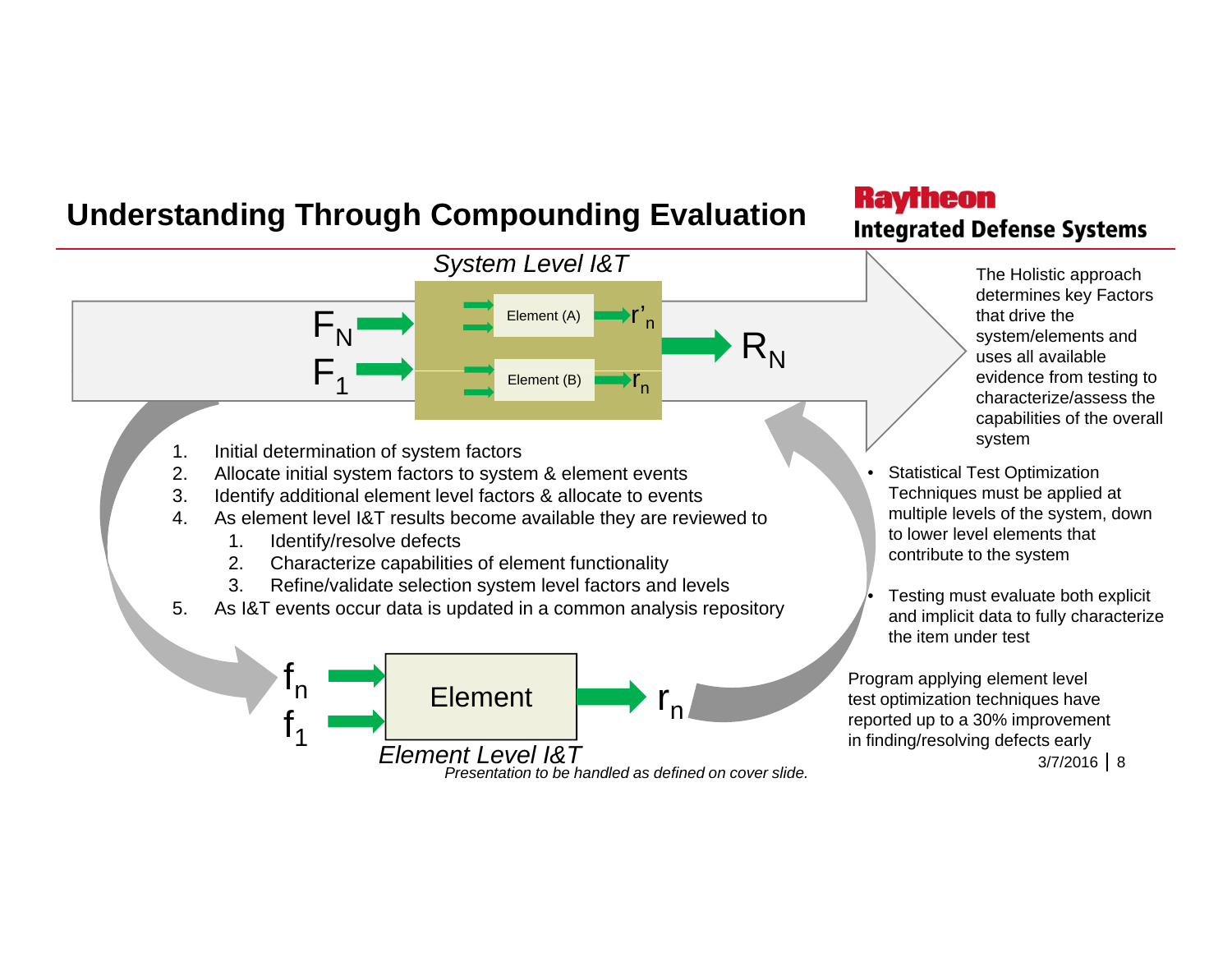# **Summary**

#### **Raytheon Integrated Defense Systems**

- $\blacksquare$ Meeting the demands of the current customer environment requires
	- Greater application of statistical test optimization on programs
	- Combining and leveraging data generated from all levels of testing to properly characterize the system
- Improve qualitative & quantitative knowledge of system
	- Measureable understanding of how much of the system has been evaluated
	- Understanding of the program risks due to testing not performed
- Reduce program cost though identification of defects earlier in program life cycle
	- –Mitigate cost and schedule risk during later phases of system integration and testing
	- Provide program management with more accurate picture of system capabilities throughout development
- Improve confidence in capabilities/performance
	- Better understanding of lower level element functionality
	- Better understanding of how elements support system behavior/performance
- Improvement in characterization of capabilities and limitations through SME participation
	- Understanding of how system is expected to be employed in the field
	- Understanding of how the designers envisioned the system to work

#### Holistic Approach Builds Measureable Confidence Incrementally

*Presentation to be handled as defined on cover slide.*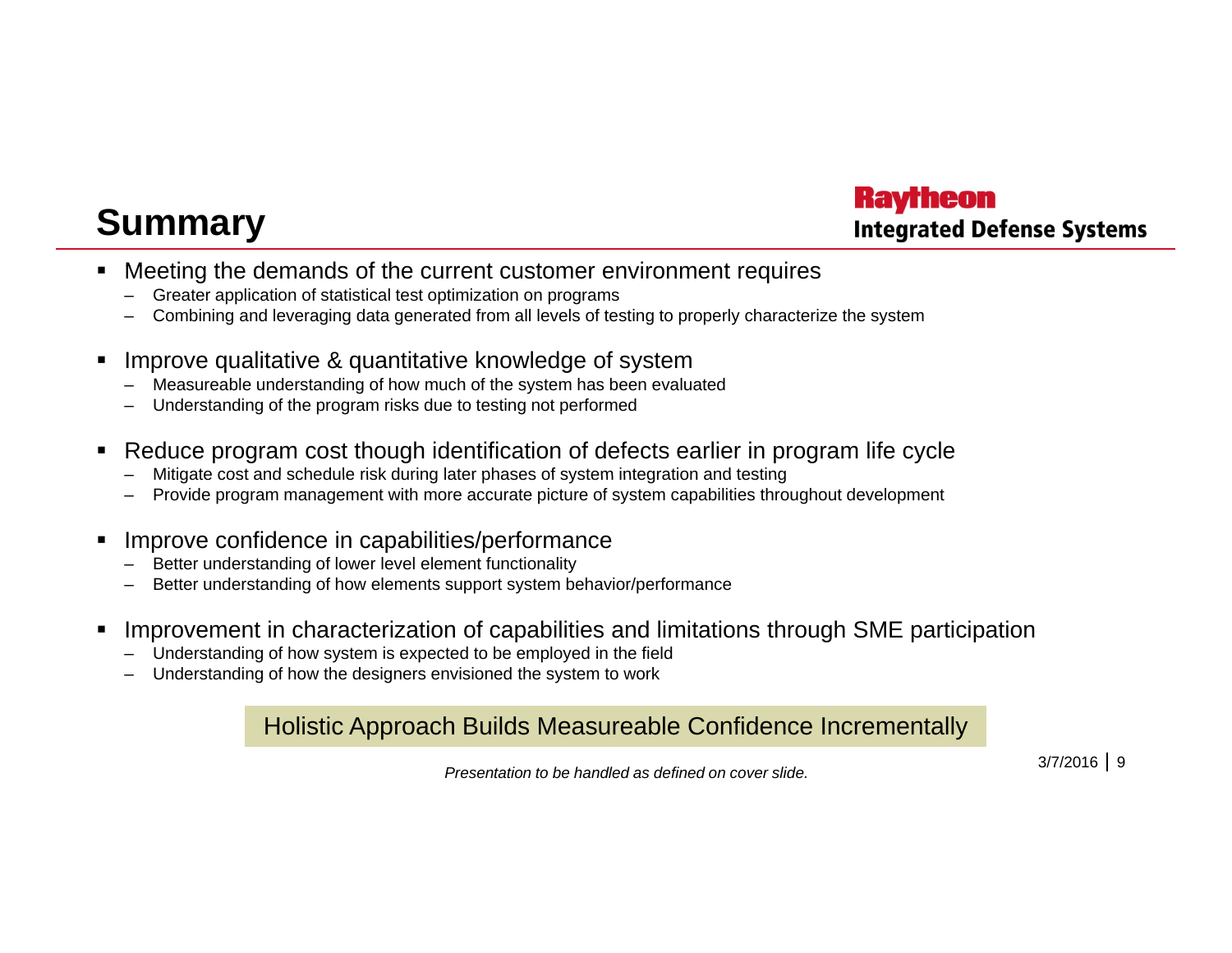#### **Raytheon Integrated Defense Systems**

# **Bibliography**

- $\blacksquare$  Douglas Moshier
	- –18 Years with Raytheon Company
	- Engineering Fellow in System Verification, Test, and Analysis Directorate
	- Supported all phases of System Engineering on various programs
		- Requirements, Design, Analysis, Verification/Validation, Integration & Testing
	- –Worked Development and Analysis of Various M&S environments
	- Key member of Missile Defense Agency National Team I&T and Advanced Concept Teams.
	- Currently Supporting Zumwalt Integration & Test Organization
		- Development lead for Zumwalt Test Bed Hardware-in-the-Loop Facility
		- **EXEC** Zumwalt Advanced Program Lead
	- –Masters in Mechanical Engineering from University of Connecticut
	- Licensed Professional Engineer

#### ٠ Contact Information

- –Raytheon Seapower Capability Center
- 1847 West Main Rd, Portsmouth, RI
- –Douglas R Moshier@Raytheon.com
- 401-842-2146

*Presentation to be handled as defined on cover slide.*